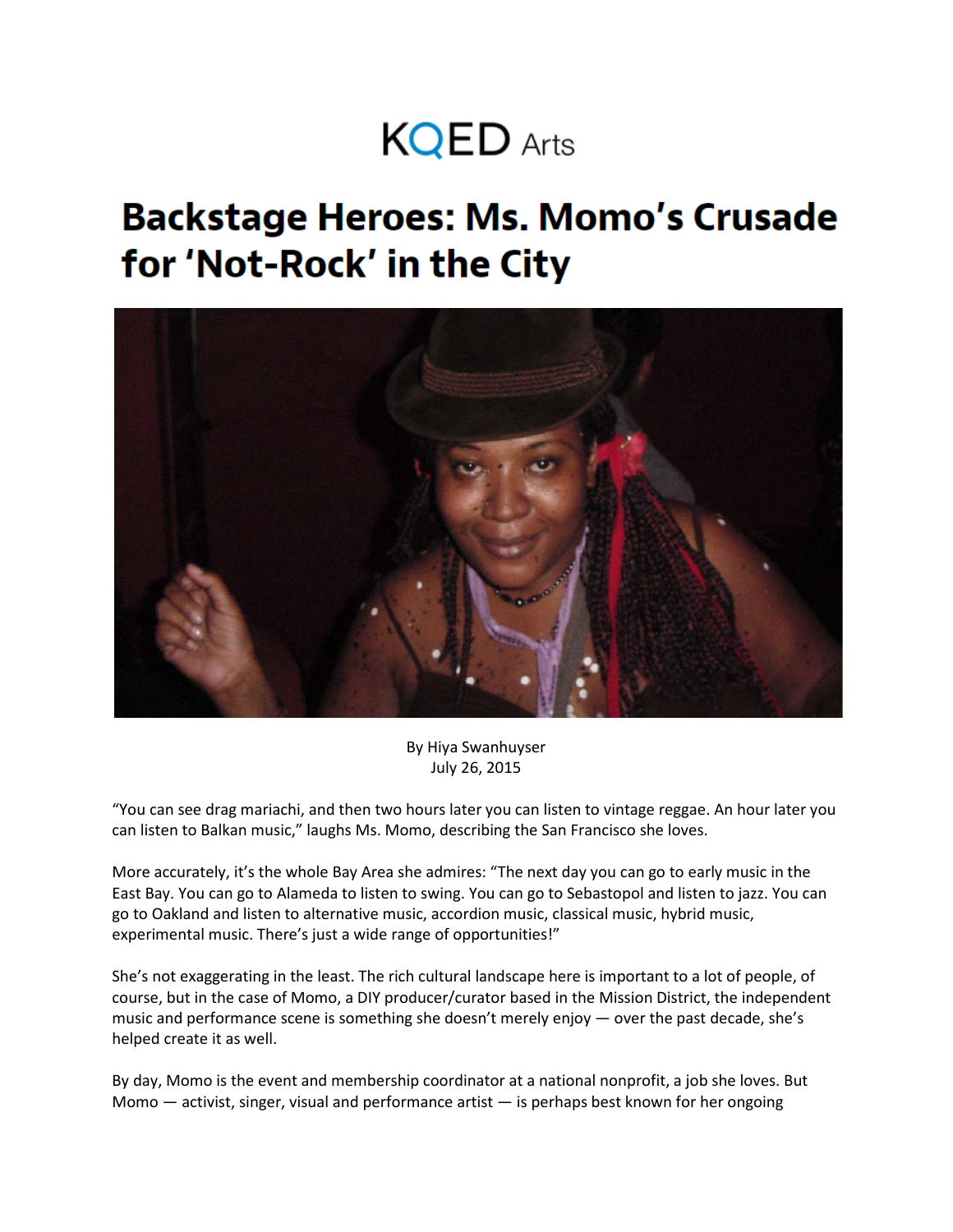production outfit the [Songbird Festival,](http://www.songbirdfestival.org/) booking shows at the Milk Bar, the Red Poppy Art House, the Make-Out Room, Amnesia, Viracocha, the San Francisco Community Music Center, Revolution Cafe and El Valenciano.

The normally kinetic and chirpy 44-year-old becomes preternaturally calm and focused when describing her motivations, her priorities, and why she does what she does. She was, she says, "super-inspired" by (current owner of the Rite Spot) Annie Southworth, whose independent music booking at small Mission District venues resonated with Momo, at the time a young transplant from Denver.

Momo mentions memorable shows at music-friendly places like 12 Galaxies, the Attic (now the [sterile](http://uptownalmanac.com/2015/06/24th-street-bar-now-open-and-it-looks-nothing-attic) 24th Street Bar) and Balancoire, the still-dynamic home of the aforementioned drag mariachi shenanigans. Like Southworth, Momo's focus veers even further away from mainstream than you might think possible: The music she likes is, for the most part, "Outside of the normal rock 'n' roll grid. I curate



shows where it's trying to mix genres, to mix age ranges, to bring different communities together."

## Ms. Momo.

To give an idea of the typical Songbird show, consider Aug. 22, 2010, at Amnesia. That night, the music was in two parts: An early show with "Americana Roots, Jazz, and Blues Songbirds," including Emily Anne's Delights, featuring Emily Anne Reed, who would go on to appear on *American Idol*. Reed is more successful and polished since that experience, but even back in '10, the Amnesia stage found her bouncily singing standards, flirting with the audience, and, frankly, killing it. So that was part one. Part two, the late show, was called "Guitar Heyday: Funk, Soul, and Rock Rock Rock," and had a young Con Brio opening up for a supergroup of sorts called Shake Well.

Made up of twin attention-getters Robin Coomer and Eric McFadden, the band was baldly aiming to get everyone horny. Coomer's Farrah Fawcett hairdo and McFadden's swaggering look-at-my-bigtalent attitude had the room — including Momo, found that night as usual dancing

right in front — in their thrall. This was a typical Songbird Presents show: Many things to many people. Momo's approach, this combination of musical styles — it could be called "not-rock." Collectively, the genres are so marginalized that most venues won't accept any type of music mentioned in this article.

Brass bands, for example, are party music in other parts of the world, but you won't find them in many U.S. venues. Same goes for choirs. Happily, you can find both of those in the Mission District, thanks to